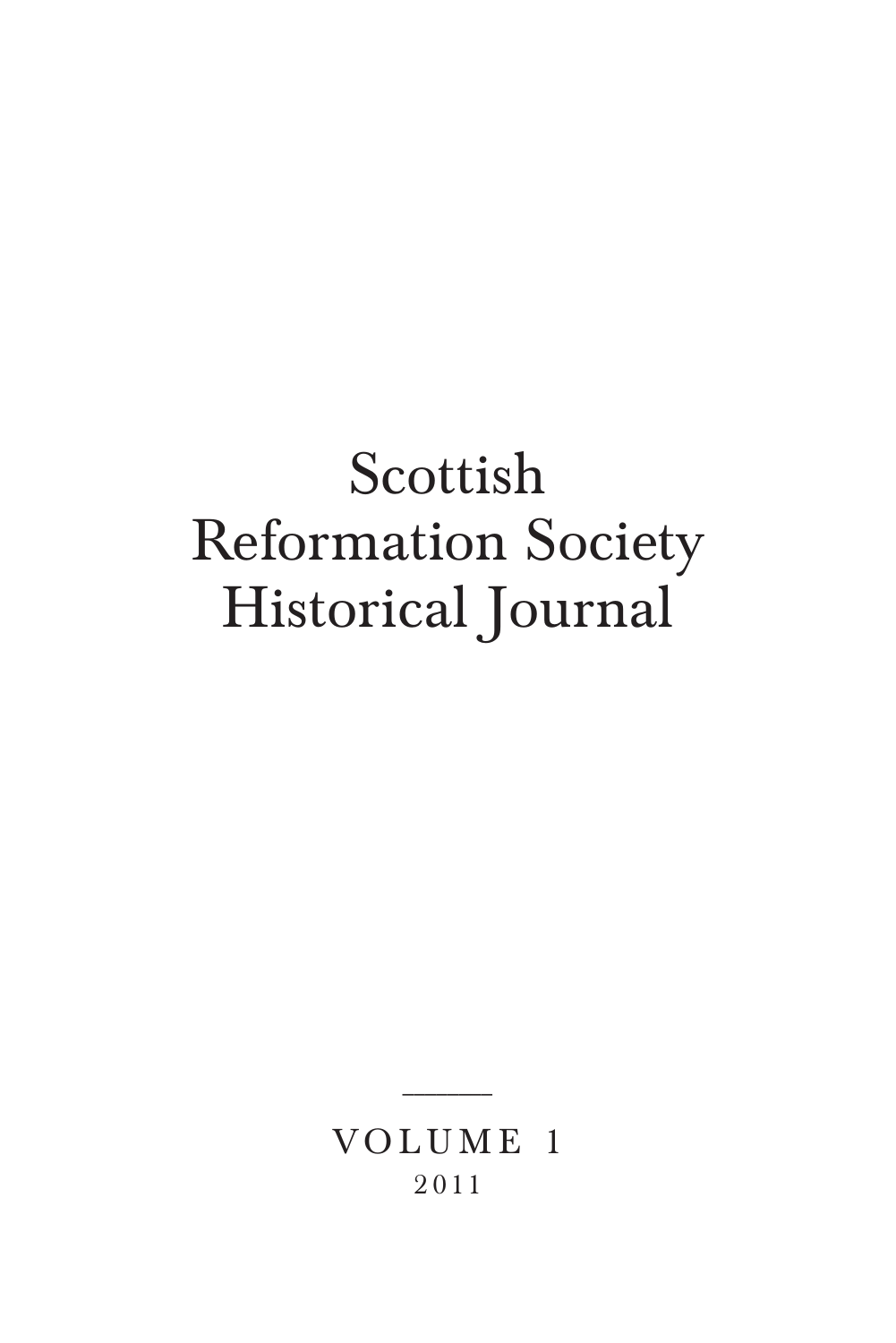Published by The Scottish Reformation Society The Magdalen Chapel 41 Cowgate Edinburgh EH1 1JR info@scottishreformationsociety.org.uk

The Scottish Reformation Society Historical Journal publishes original, scholarly articles written from an evangelical perspective, on subjects relating to Scottish Church history. The Journal is published annually (DV).

> Editor: Rev. D. W. B. Somerset

Editorial Board: Norman Campbell, Rev. John W. Keddie, Roy Middleton, Rev. A. S. Wayne Pearce

© The Scottish Reformation Society 2011

#### ISSN 2045-4570

Printed by Lulu

Copies may be obtained either from www.lulu.com or from the Scottish Reformation Society.

Anyone ordering through Lulu should notify the Society if they wish to be informed of the publication of future volumes.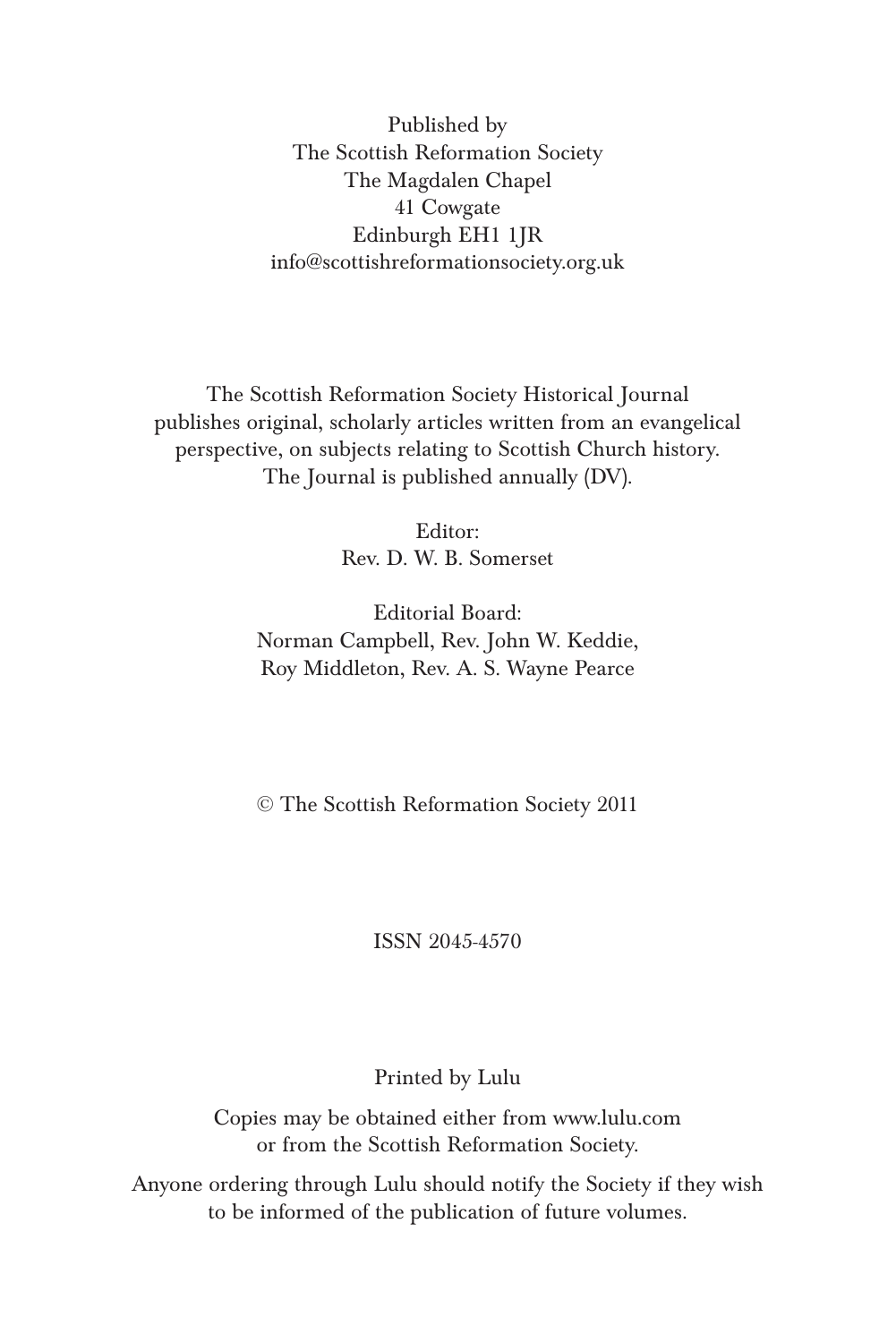### **Preface**

\_\_\_\_\_\_

REV D. W. B. SOMERSET, BSC, DPHIL

The purpose of this journal is to publish "original, scholarly articles,<br>written from an evangelical perspective, on subjects relating to Scottish Church history". A considerable amount is already being written in this area, but comparatively little from an evangelical perspective, and still less which is overtly so. Often writers have to play down or conceal their evangelical sympathies if their work is to gain acceptance in academic circles. This is much to be regretted. Evangelical sympathies are so far from being a hindrance in the study of Church history that they are a great help in understanding the minds and motives of eminent Christians of the past.

An example of this can be seen in Thomas M'Crie's celebrated *Life of Knox,* first published in 1812 and now fast approaching its bi-centenary. For three-quarters of that time it has been in print, and although dozens of subsequent biographies have appeared, it is M'Crie's, we think, that remains the most widely read and the most influential. New facts have emerged, various errors have been discovered, and unexplored aspects of Knox's life and thought have been opened up; but M'Crie's sympathetic understanding of Knox's character remains unsurpassed.

One thing which has given value to M'Crie's book is the impartiality with which it was written, an impartiality flowing from a Christian love of truth. This is very different from the impartiality on which the academic world currently prides itself. The present aim of the academic world is neutrality or detachment in religion, but this is not the same thing as a love of truth. The reality is that there is no such thing as detachment in religion, and the supposed "impartiality" of present-day Church history is nothing but practical atheism enforcing its own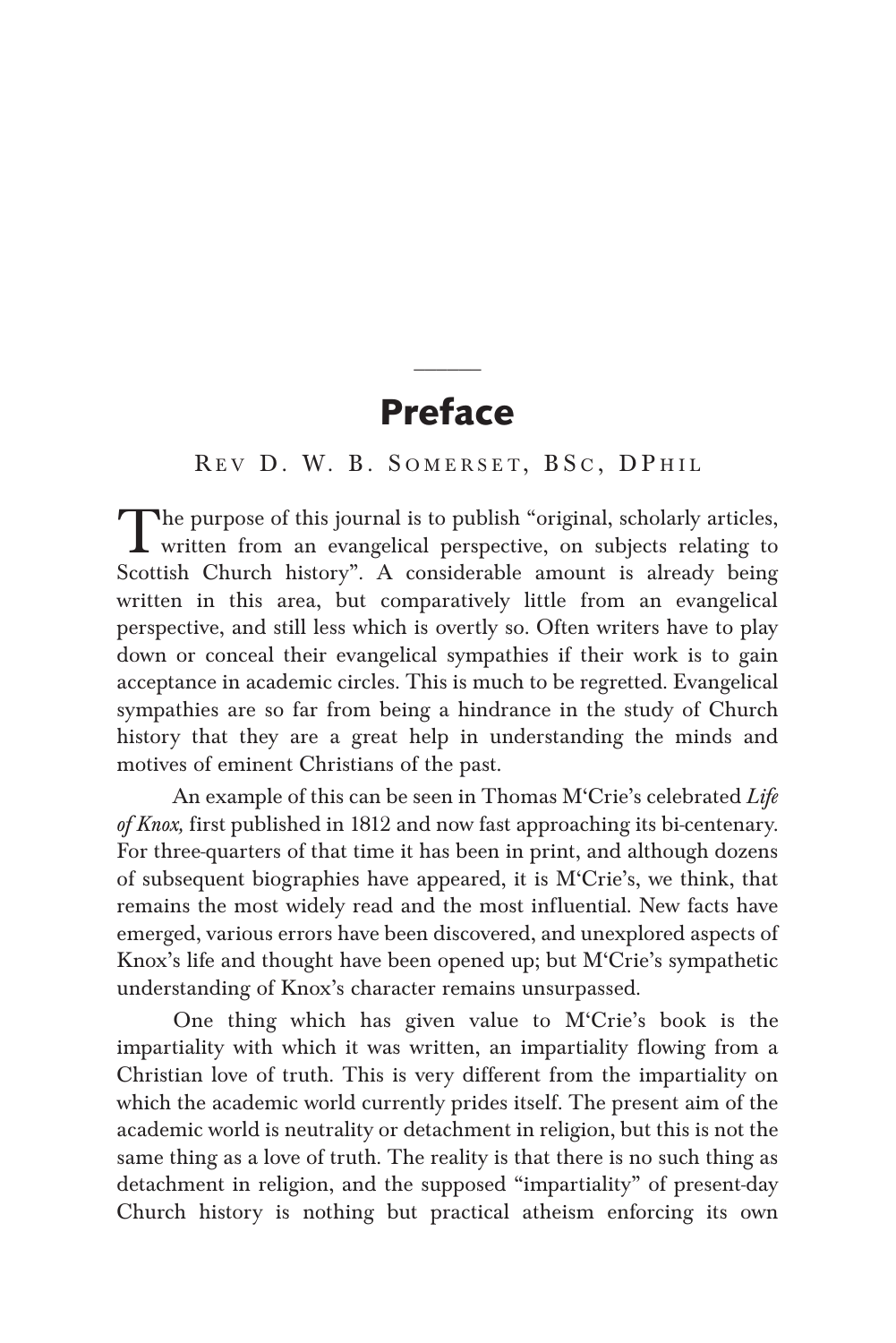perspective and bias. In adopting a secular approach, academics have already implicitly rejected the main doctrines of Scripture, and in so doing they have committed themselves to a particular "religious" position – the falsity of Scripture. Thenceforth they have at least as much interest in maintaining their secular position as evangelical Christians have in maintaining their religious one.

The prevalence of secular thinking in academic Church history has a number of unfortunate consequences. One of these is a dislike for many of the principal figures in Protestant Church history. A recent collection of essays on John Knox, for instance, states in the introduction that "many of the contributors would no doubt agree that [Knox] was a vain and loud-mouthed bigot". Such a hostile approach tends to impede the calm examination of Knox's views. The contributors, with this attitude, are more likely to err in exaggerating or inventing faults in Knox's life and character than they are to uncover interesting subtleties in his thinking. Examples of this kind might be multiplied, and there is a continual tendency among secular historians, as there is among non-Christians generally, to misunderstand or misrepresent the motives of evangelical Christians. Christians acting out of conscience to the Word of God are likely to be treated either as fanatics, who have no sensible explanation for their conduct, or else as somewhat dim-witted hypocrites, whose devious and worldly motives are easily detected by their modern critics.

A second unfortunate consequence is the widespread ignorance of theology in academic circles. The typical professional Church historian probably knows far less about evangelical doctrine than the man-inpew in an evangelical church. This is a handicap because many interesting aspects of Scottish Church history involve important doctrinal points. The scholar who is hazy on Calvinism, Arminianism, Marrow doctrine, Moderatism, Socinianism, Episcopalianism, Presbyterianism, and the Establishment Principle, is not well placed for the study of Scottish Church history. He may consult a theological dictionary but this is not the same thing as having a heart-interest in the truth or falsity of these positions; and his limited knowledge leaves him prone to errors which are obvious to any evangelical Christian. Take, for instance, the statement in a recent article on Highland religion that certain ministers "[saw] the light late in their career and accomplish[ed] the work of redemption". What the author means is that they were converted. "Accomplishing the work of redemption" is what Christ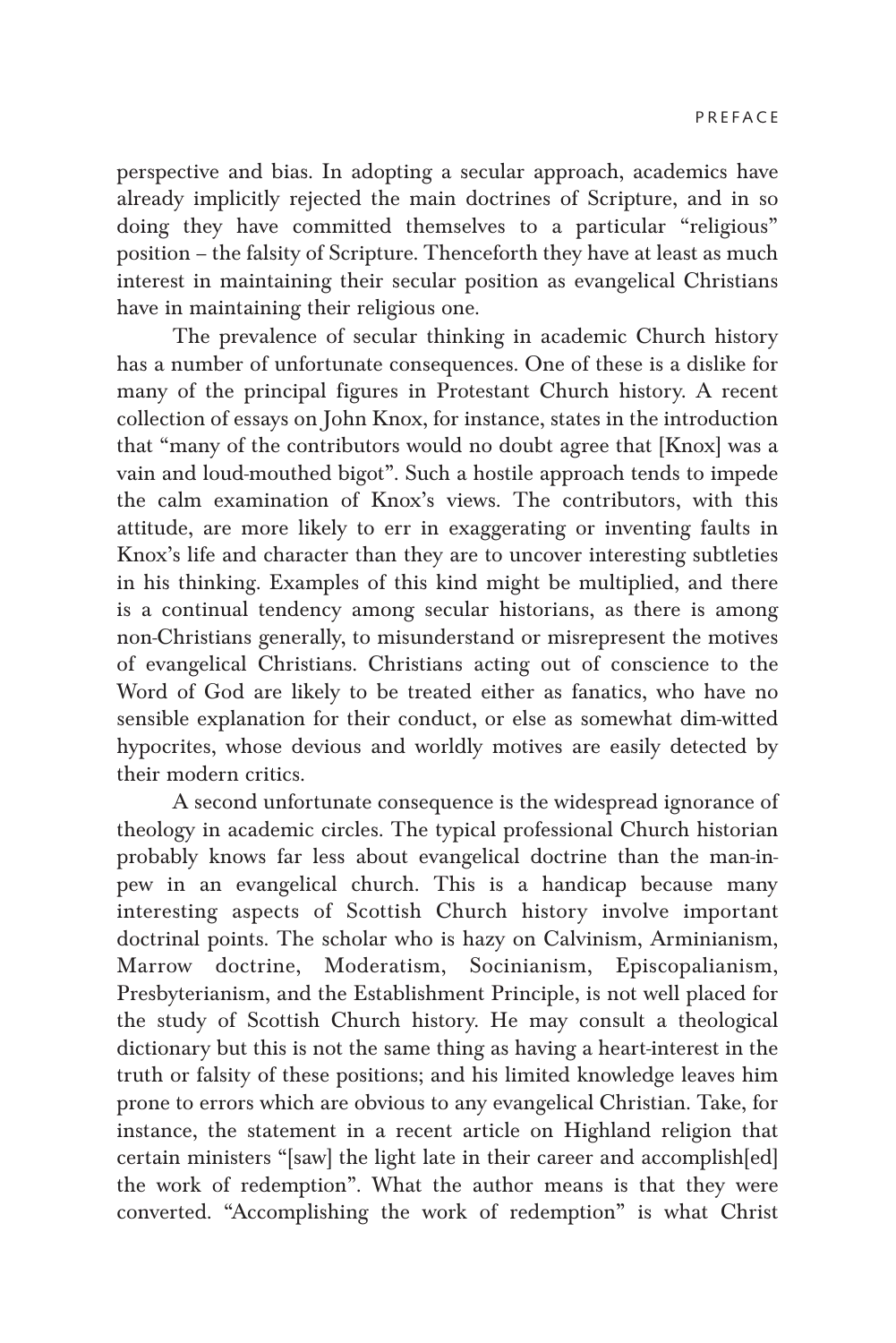did, as every evangelical Christian knows. Again, such examples might be multiplied.

A third consequence is a sometimes surprising inaccuracy on purely historical points, arising from a neglect of evangelical Church history. One writer, a senior academic and holding a prominent position in a Divinity Faculty, says on the subject of fasting that it was "perceived as a 'relic of Popish superstition'" and that it was "all in all, an embarrassing anachronism in the Scottish post-Reformation religious tradition". It seems that neither he nor his editor, another professor of Scottish history, were aware of the references to fasting in the *Westminster Confession of Faith* (chap 21) and the *Larger Catechism* (Q.108); nor of Thomas Boston's *Memorial on Fasting* which went through at least nineteen editions in the eighteenth century and at least six in the nineteenth century and is still in print; nor had either of them read Bonar's *Memoir and Remains of M'Cheyne.* To cap it all, the footnote to the quotation "relic of Popish superstition" shows that the writer had completely misunderstood his source: it was not fasting that was so characterized but the receiving of the Lord's Supper fasting. One feels less inclined to overlook these blunders when the writer is so dismissive of John Knox and the Covenanters and when the blurb on the flap boasts of "the massive advances in scholarship made in recent years".

Another unfortunate consequence of the secular dominance, from the evangelical point of view, is that a disproportionate amount of work on Scottish Church history is on subjects of marginal interest to evangelical Christians. Books and articles proliferate on Roman Catholics, liberals, Episcopalians, persecutors, aberrant Presbyterians, and every aspect of social Church history, but the great figures and incidents of Scottish Church history are comparatively neglected, or else viewed through the distorting eye of secular "impartiality". Many countries have their Roman Catholics, liberals, Episcopalians, and so forth, but the distinguishing feature, and most interesting element, of Scotland's Church history is that she is almost the only nation in the world (Holland being the other one) in which Presbyterianism has been the established religion for most of the last four hundred years. Yet how little, comparatively, is written on ordinary, mainstream Presbyterianism from a sympathetic point of view. The warm and profitable study of Scottish Church history is languishing.

But perhaps the most serious consequence of the secular approach to Church history is that it denies the historical fact of conversion. When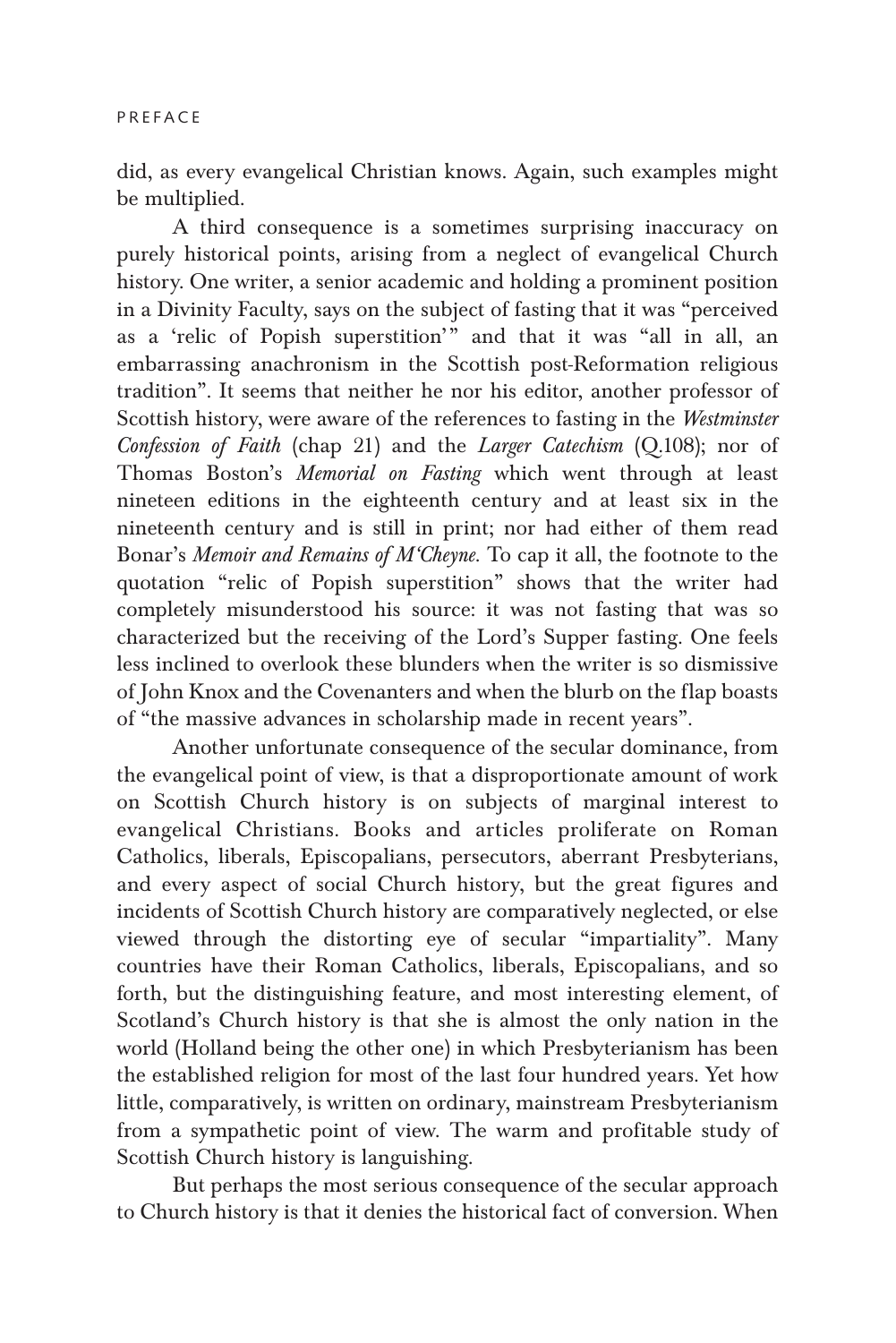people are converted there is an objective change in them, as a result of which they think and behave differently. Saul of Tarsus is a case in point. There is no accounting for this change other than by a supernatural act of God. Any attempt to do so is historically erroneous and leads to endless worthless speculation. Secular historians are perplexed and embarrassed by conversion, but such perplexity is absurd in the study of Church history. Without conversion, there would be no Christian Church. The fundamental difference between John Knox and Mary Queen of Scots is not that one of them was a Protestant and the other a Roman Catholic, but that one of them was converted and loved Christ while the other was unconverted and did not love Christ. This is a crucial fact in the history of that period which secular historians struggle to assimilate.

Ultimately, the writing of Church history, like so many other things, is part of the conflict between light and darkness. Satan is trying to misrepresent the truths of history while the Holy Spirit is working in men's minds to bring these truths to light. In this conflict, some historians – whether evangelical, secular, or Roman Catholic – are a great deal fairer and more accurate than others. Evangelical historians ought to excel in fairness because they have nothing to lose in admitting the faults and mistakes of their heroes or in acknowledging admirable qualities in those whom they otherwise deplore. If Knox was indeed vain and loud-mouthed, let the fact be conceded – the gospel does not stand or fall with Knox; but we think, on consideration, that he was neither of these things. If James VI and Claverhouse acted in good conscience when they persecuted the people of God, this too can be conceded – "the time cometh, that whosoever killeth you will think that he doeth God service" (Jn 16:2). We doubt, however, that they did.

We pray that the Lord will use this journal to advance the kingdom of light.

DOUGLAS SOMERSET Aberdeen December 2010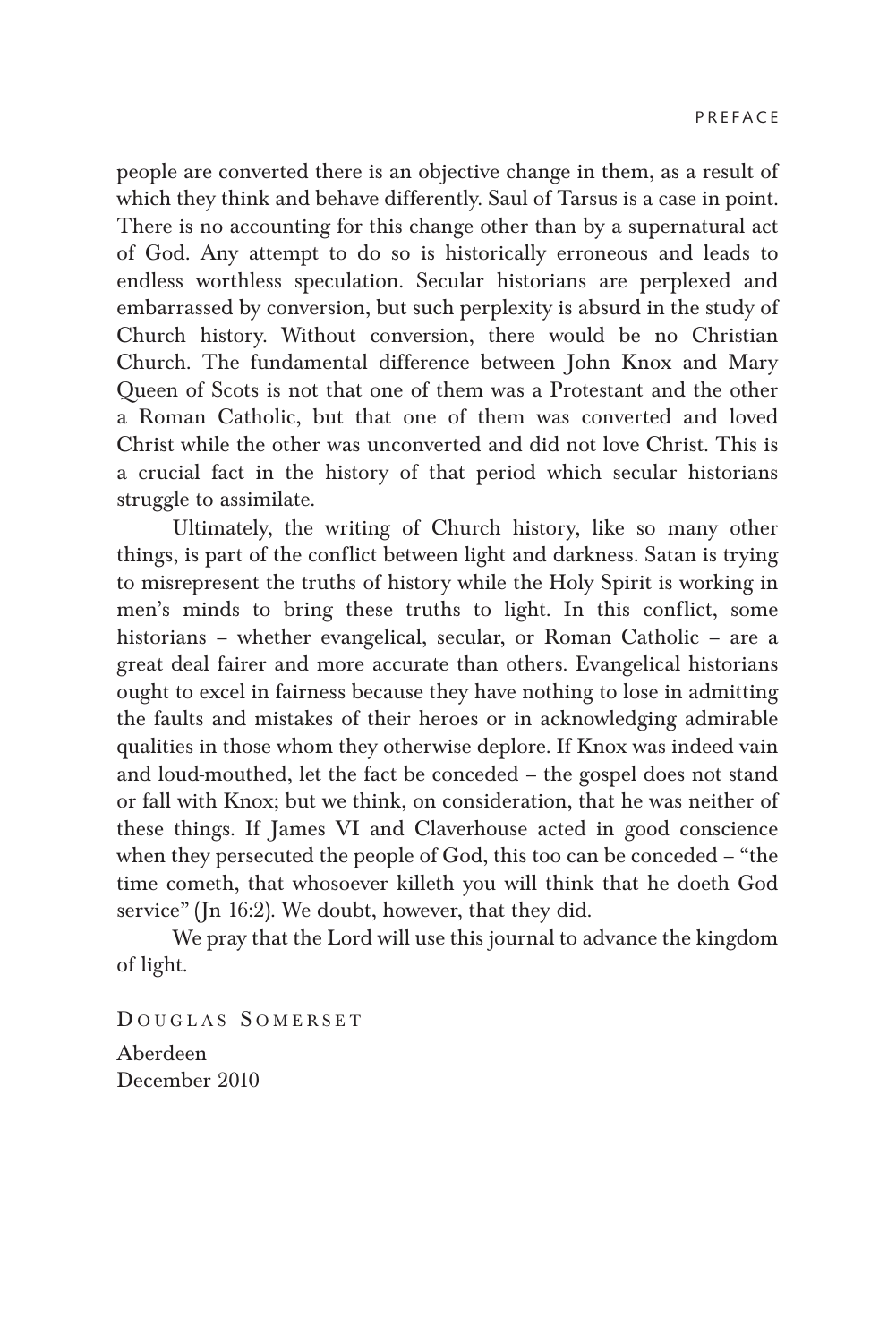# **Contents**

\_\_\_\_\_\_

| Was Knox a Royal Chaplain?<br>D. HAY FLEMING                                                        | $1 - 11$ |
|-----------------------------------------------------------------------------------------------------|----------|
| Samuel Rutherford and the Theology<br>and Practice of Preaching<br>MATTHEW VOGAN                    | 13-37    |
| Thomas Boston and the Authorship of<br>"Queries to the Friendly-Adviser"<br>DOUGLAS SOMERSET        | 39-58    |
| Alexander Dyce Davidson, D.D. (1807-1872),<br>Free Church Minister in Aberdeen<br><b>JOHN SMITH</b> | 59-88    |
| Angus of the Hills $(c. 1809-c. 1854)$<br>DOUGLAS SOMERSET                                          | 89-108   |
| Professor James MacGregor:<br>Theological and Practical Writings, 1868-1881<br>JOHN KEDDIE          | 109-127  |
| David Hay Fleming (1849-1931):<br>Scottish Church Historian and Antiquarian<br>ROY MIDDLETON        | 129-240  |
| Giving Out the Line: A Cross-Atlantic Comparison of<br>Two Presbyterian Cultures<br>NORMAN CAMPBELL | 241-265  |
| <b>SHORT NOTE:</b><br>Mistress Rutherford and Ulster in the Summer of 1634<br>DOUGLAS SOMERSET      | 267-271  |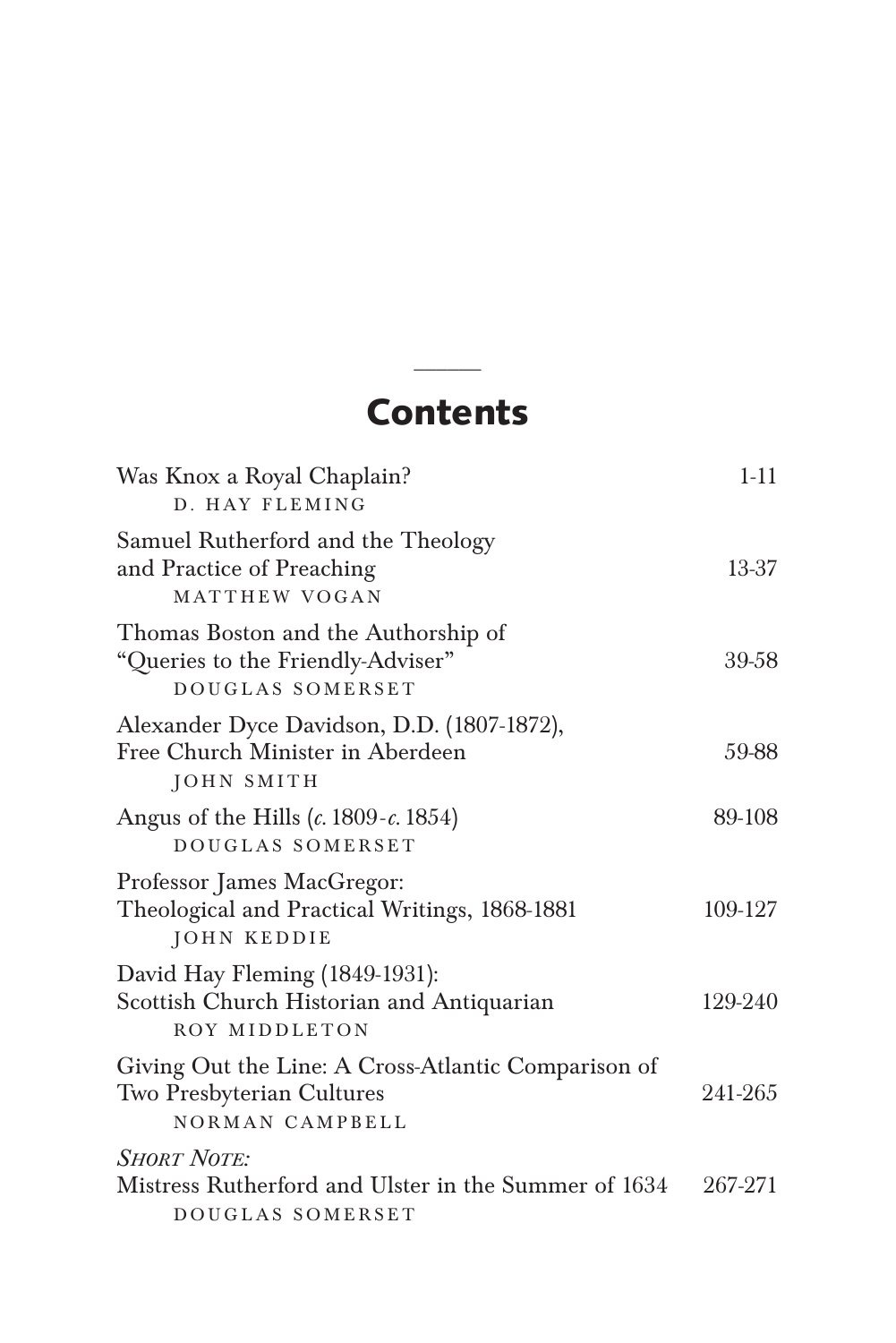## **Was Knox a Royal Chaplain?**

\_\_\_\_\_\_

DAVID HAY FLEMING, LL.D

The following article first appeared in the *Bulwark*, May 1924, pp. 66-8, and was reprinted as a pamphlet (Edinburgh, 1924), 12pp.

**E DITOR ' S P REFACE :** In December 1551 Edward VI appointed six royal chaplains and it has been a debated question whether John Knox was among their number, or at least subsequently became one of them. The elder M'Crie in his *Life of Knox* (1812) asserts that he was. This was challenged in an edition of Strype's *Memorials of Cranmer,* published in 1848, but was defended by the younger M'Crie in his edition of his father's works (1855); by Perry (1863); by David Laing in his biographical account appended to *Knox's Works* (1864); and by Peter Lorimer (1875). It was next assailed by Richard Dixon (1885) but answered by Hume Brown (1895) and Pollard (1904). Subsequently Gairdner (1911) argued that Knox was not a royal chaplain, but without reference to Hume Brown or Pollard.1

<sup>1</sup> T. M'Crie, *Life of John Knox* (Edinburgh, 1812), pp. 67-8; John Strype, *Memorials of Thomas Cranmer* (3 vols. in 4, Ecclesiastical History Soc., Oxford, 1848-1854). vol. 2, pp. 412-3n; T. M'Crie, *Works* (ed. T. M'Crie, jr.) (Edinburgh, 1855-7), vol. 1, p. 469; T. W. Perry, *Some Historical Relating to the Declaration on Kneeling* (London, 1863), pp. 109-110n; D. Laing (ed.), *Works of John Knox* (6 vols., Wodrow Society, Edinburgh, 1846-1864). vol. 6 pp. xxix-xx; P. Lorimer, *John Knox and the Church of England* (London, 1875), pp. 79-80; R. W. Dixon, *History of the Church of England* (6 vols., London, 1884-1902), vol. 3, pp. 325-6n, 479n; P. Hume Brown, *John Knox; a Biography* (2 vols., London, 1895), vol. 1, p. 122n; A. F. Pollard, *Thomas Cranmer* (New York, 1904), p. 278; J. Gairdner, *Lollardy and the Reformation in England* (4 vols., London, 1908-13), vol. 3, pp. 340-1. A number of other writers assume without comment that Knox was a royal chaplain; e.g. G. Grubb, *Ecclesiastical History of Scotland* (4 vols., Edinburgh, 1861), vol. 2, p. 43; A. J. G. Mackay, "John Knox", *Dictionary of National Biography* (1885-1900); A. F. Mitchell, *The Scottish Reformation* (Edinburgh, 1900), p. 87.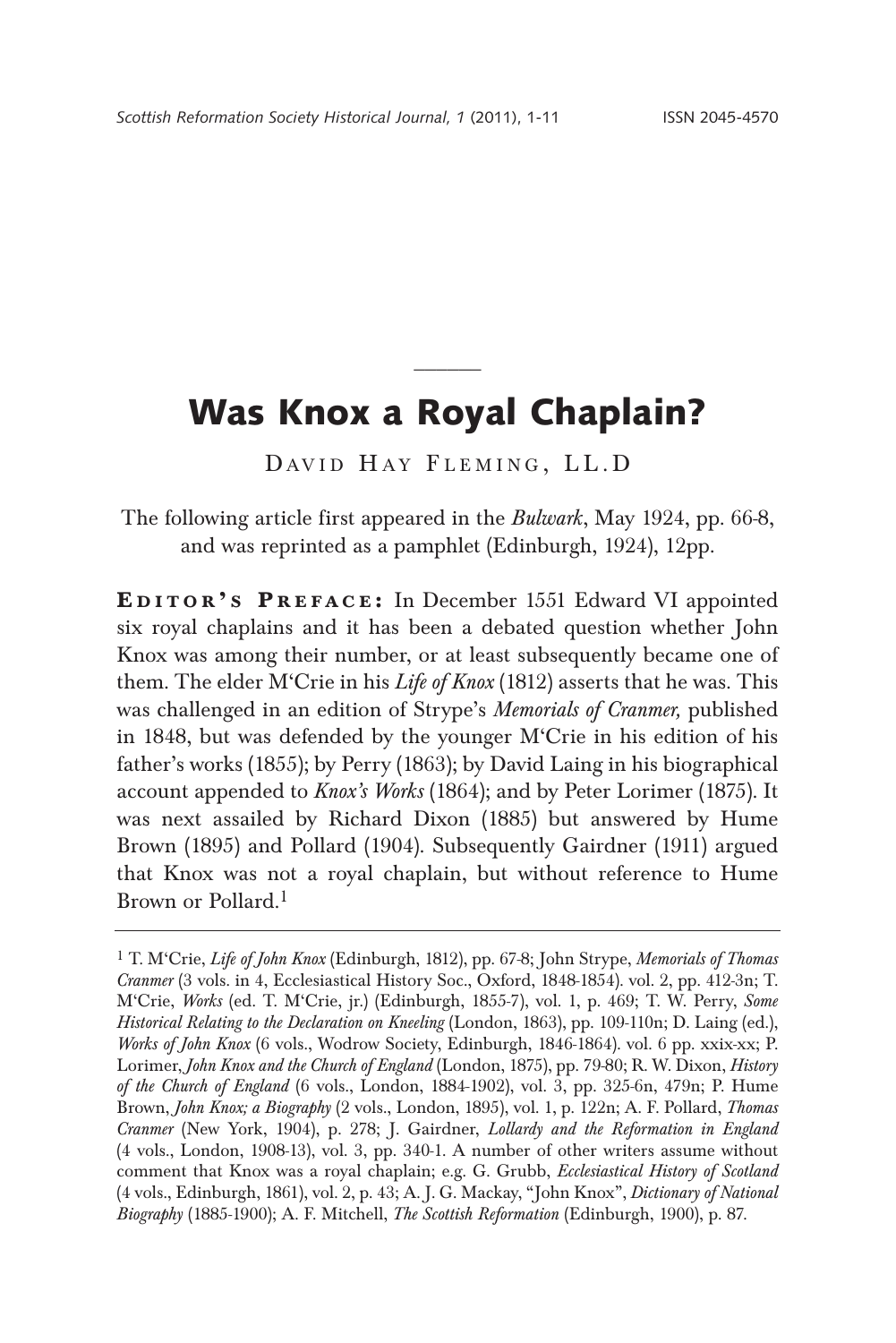This was the general state of the controversy until it re-surfaced in the 1920s (see the article for details). In the article, Hay Fleming maintains that the case for Knox's royal chaplaincy had not been proven. Since Hay Fleming's time, there has been very little discussion of the subject, and no reference, that we have seen, to Hay Fleming's article. Ridley (1968) argues briefly that Knox was not a royal chaplain, but Percy (1937), Reid (1974), MacCulloch (1996), Collinson (1998), Dawson (2004), and Kyle and Johnson (2009) all assume that Knox was a royal chaplain, virtually without comment. Marshall  $(2000)$  does not mention the subject at all.<sup>2</sup>

As Hay Fleming's article seems to be little known, and as it makes some interesting points, it seems appropriate to reprint it. The editor has taken the liberty of adding a couple of notes at the end by way of comment.

• •••••

That Knox was one of the royal chaplains of Edward the Sixth was<br>confidently affirmed by the most eminent Scottish historical students of last century, such as, the elder M'Crie, David Laing, George Grub, Professor Mitchell, and Dr Lorimer. It never occurred to me to doubt their accuracy on this matter until I began to work very carefully over Knox's life. About a dozen years ago I wrote an account of his work in England, which is still unpublished, and from it the eight following paragraphs are extracted:

Knox has long been regarded as one of Edward the Sixth's chaplains; but this is not borne out by the evidence. It was in the spring of 1549 that Knox went to England. King Edward died on the 6th of July 1553; and Knox left England for the Continent some six or seven months later; the precise date is uncertain.

In a passage in his *History*, he thus refers to himself in the third person: "The said Johne was first appointed preachar to Berwik, then to Newcastell; last he was called to London, and to the sowth partes of England, whare he remaned to the death of King Edwart the

<sup>2</sup> J. Ridley, *John Knox* (Oxford, 1968), pp. 112-3; E. Percy, *John Knox* (1937, 2nd ed., London, 1964), p. 121; W. Stanford Reid, *Trumpeter of God* (New York, 1974), p. 83; D. MacCulloch, *Thomas Cranmer* (London, 1996), pp. 527-8; P. Collinson, "John Knox, the Church of England and the Women of England", *John Knox and the British Reformations* (ed. R. A. Mason) (Aldershot, 1998), p. 89; J. Dawson, "John Knox", *Oxford Dictionary of National Biography* (2004); R. G. Kyle and D. W. Johnson, *John Knox: an Introduction to his Life and Work* (Eugene, OR, 2009), p. 51; R. K. Marshall, *John Knox* (Edinburgh, 2000).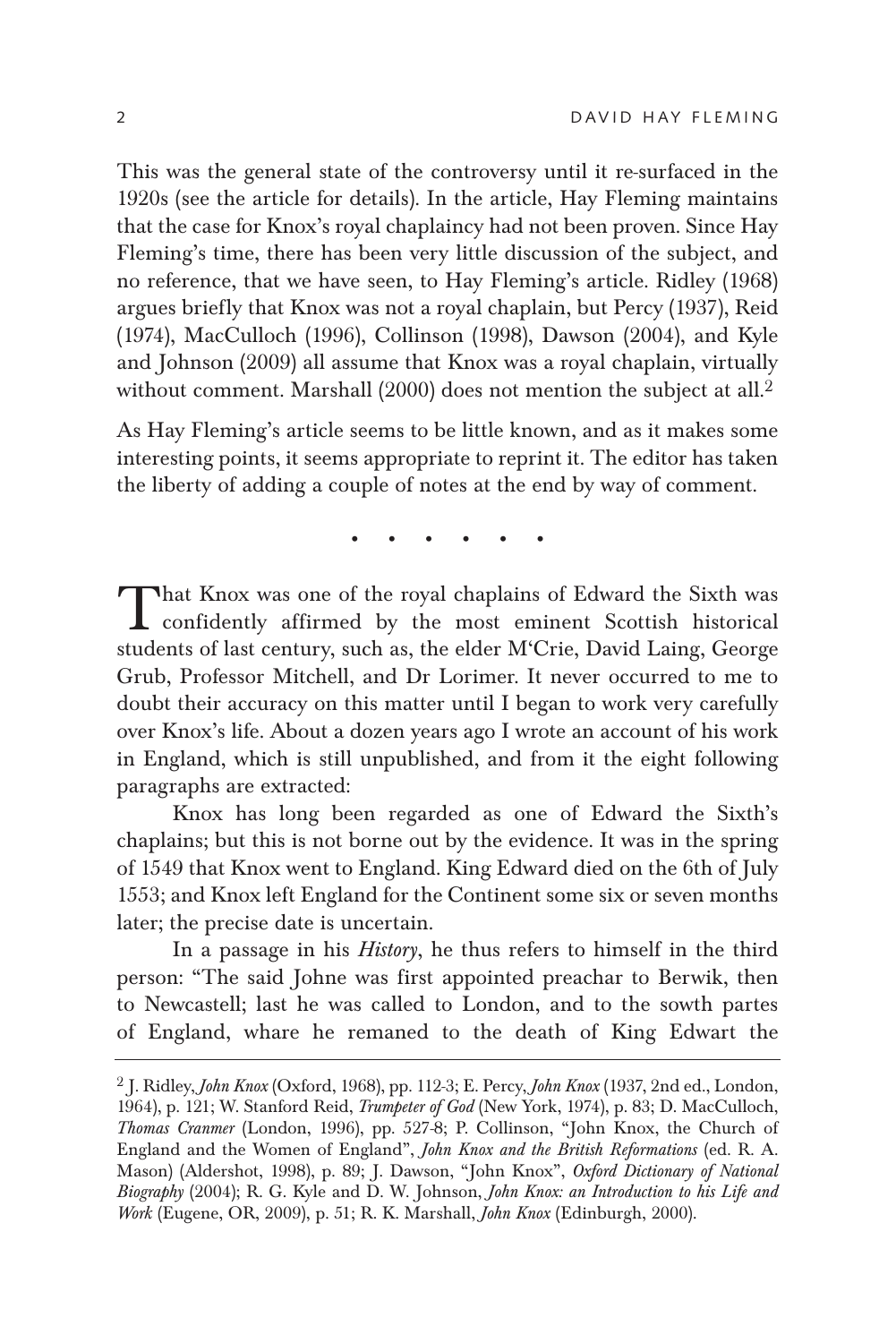Sext."<sup>3</sup> And, in his first interview with Mary Queen of Scots, he said to her: "In England I wes resident onlie the space of fyve yearis. The places war Berwick, whair I abode two yearis; so long in the New Castell; and a year in London." 4

An entry in King Edward's *Journal*, as printed by Gilbert Burnet, in 1681, in his *History of the Reformation,* runs thus: "18 [December 1551.] It was appointed I should have six chaplains ordinary, of which two ever to be present, and four always absent in preaching: one year two in Wales, two in Lancashire and Darby; next year two in the Marches of Scotland, two in Yorkshire; the third year, two in Devonshire, two in Hampshire; fourth year, two in Norfolk and Essex, and two in Kent and Sussex, etc. These six to be Bill, Harle, Peme, Grindall, Bradford." Marginal note – "The other name dasht." 5 In his text, Burnet says: "The name of the sixth is so dashed in the King's *Journal* that it cannot be read." 6 When, however, he issued the 1715 edition of his *History of the Reformation,* he inserted Knox's name as the sixth of the chaplains in the King's *Journal*, and said nothing whatever about it being dashed or illegible in the original.7 This alteration was due to Strype, who had informed him that "the name was Knox".8

In 1694, in his *Cranmer*, Strype had said that "Knox was the man whose name was so dashed in the King's *Journal*, where the name of the King's six chaplains were inserted, that Bishop Burnet could not read it".9 But it does not appear that Strype himself was able to read the name, for, so late as 1721, in his *Ecclesiastical Memorials,* after naming five of the royal chaplains, he says: "The sixth dashed out in the *Journal;* but probably was Knox; for he was one of the preachers in the North, at Newcastle and elsewhere, and had a salary paid him out of the exchequer."10 In 1694,

<sup>3</sup> Laing's *Knox*, i. 231.

<sup>4</sup> ibid., ii. 280.

<sup>5</sup> Burnett's *History of the Reformation,* 1681 edition, ii., records, p. 42 – Burnet omitted *Soutfolk* after *Norfolk*. It was the third name, not the sixth, that was deleted (Pocock's edition, v. 59).

 $6$  ibid., 1681 edition, ii. text, p. 171.

<sup>7</sup> ibid., 1715 edition, ii. text, p. 162; records, p. 39.

<sup>8</sup> ibid., 1715 edition, iii. appendix, pp. 415, 420, 423.

<sup>9</sup> Strype's *Cranmer*, 1694, p. 292.

<sup>10</sup> *Historical Memorials chiefly Ecclesiastical,* 1721, ii. 297 – He adds: "But the number was reduced to four (Bradford also being left out) who were styled, The King's ordinary chaplains."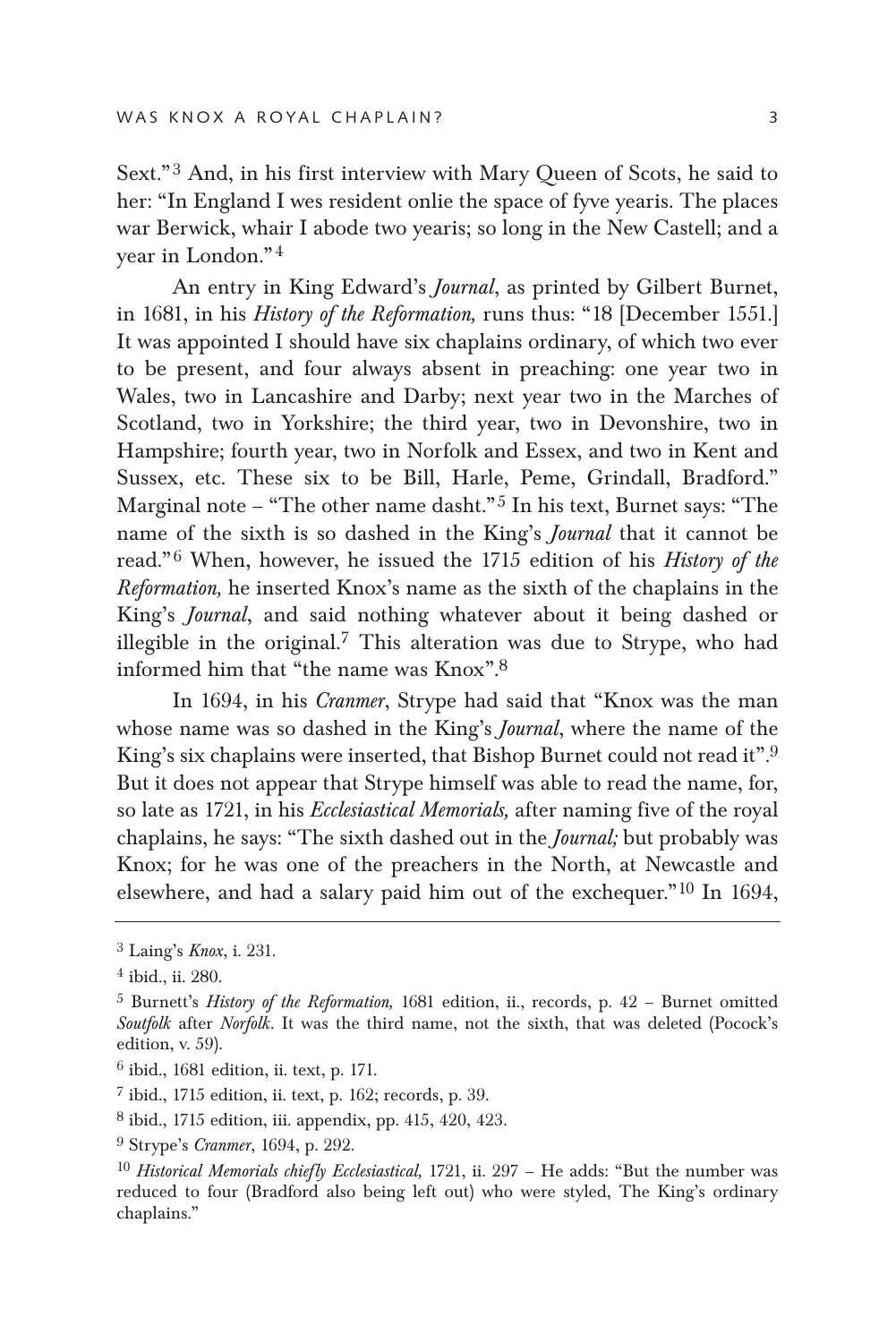Strype had thus referred to the payment of his salary: "Knox being sent this year [1552] into the North, one of the King's itinerary preachers, a warrant, dated Octob. 27, was granted from the Council to four gentlemen, to pay to him his Majesty's preacher in the North (so he is stiled) forty pounds as his Majesty's reward."11 But in the Council Book, which Strype gives as his authority for this statement, he is not styled "his Majesty's preacher in the North"; but simply "Mr Knookes preacher in the North".12 The Acts of the Privy Council of England were not printed in Dr M'Crie's time, and probably he had no opportunity of examining the original. Although "preacher" and "chaplain" are hardly synonyms, it is not surprising that he thought that Knox was one of the royal chaplains.13

In the opinion of John Gough Nichols, the name of the chaplain which was so badly dashed, or obliterated, was apparently Estcourt.<sup>14</sup> The editor of the Ecclesiastical History Society edition of Strype's *Cranmer*, however, with the help of Sir Frederick Madden, made it out to be Eastwicke.15 The appointment of the chaplains is not known to be recorded anywhere else than in the King's *Journal;* and the reading of the doubtful name either as Estcourt or Eastwicke excludes Knox from the original number. His biographers, nevertheless, continue to assert that he was one of Edward s chaplains; and some of them try to get over the difficulty by suggesting or alleging that he was appointed at a later date; but no formal minute or record of that appointment has been found.

It is quite certain that he preached before the King at Windsor, at Hampton Court, and at Westminster;<sup>16</sup> and that he was associated with the royal chaplains in examining and reporting on Cranmer's Articles of Religion. The six men, who were asked to examine these Articles, are usually referred to by modern writers as the royal chaplains; but they are not so designated in the relative entry of 21st October 1552, in the *Acts of the Privy Council,* which runs thus: "A lettre to Mr Harley, Mr Bill, Mr Horne, Mr Grindall, Mr Percie, and Mr Knox, to consider certaine

<sup>11</sup> Strype's *Cranmer*, 1694, p. 292.

<sup>12</sup> *Acts of the Privy Council of England,* new series, iv., 154.

<sup>13</sup> M'Crie's *Life of Knox,* 1812, p. 68. He cites Edward's *Journal*, apud. Burnet; and Strype's *Memorials*, and Strype's *Cranmer*, and Strype's *Grindal*.

<sup>14</sup> *Literary Remains of Edward the Sixth.* Roxburghe Club, p. 377 and n.

<sup>15</sup> Strype's *Cranmer*, Eccl. Hist. Soc. ed., ii., 413n.

<sup>16</sup> Laing's *Knox*, iii., 168.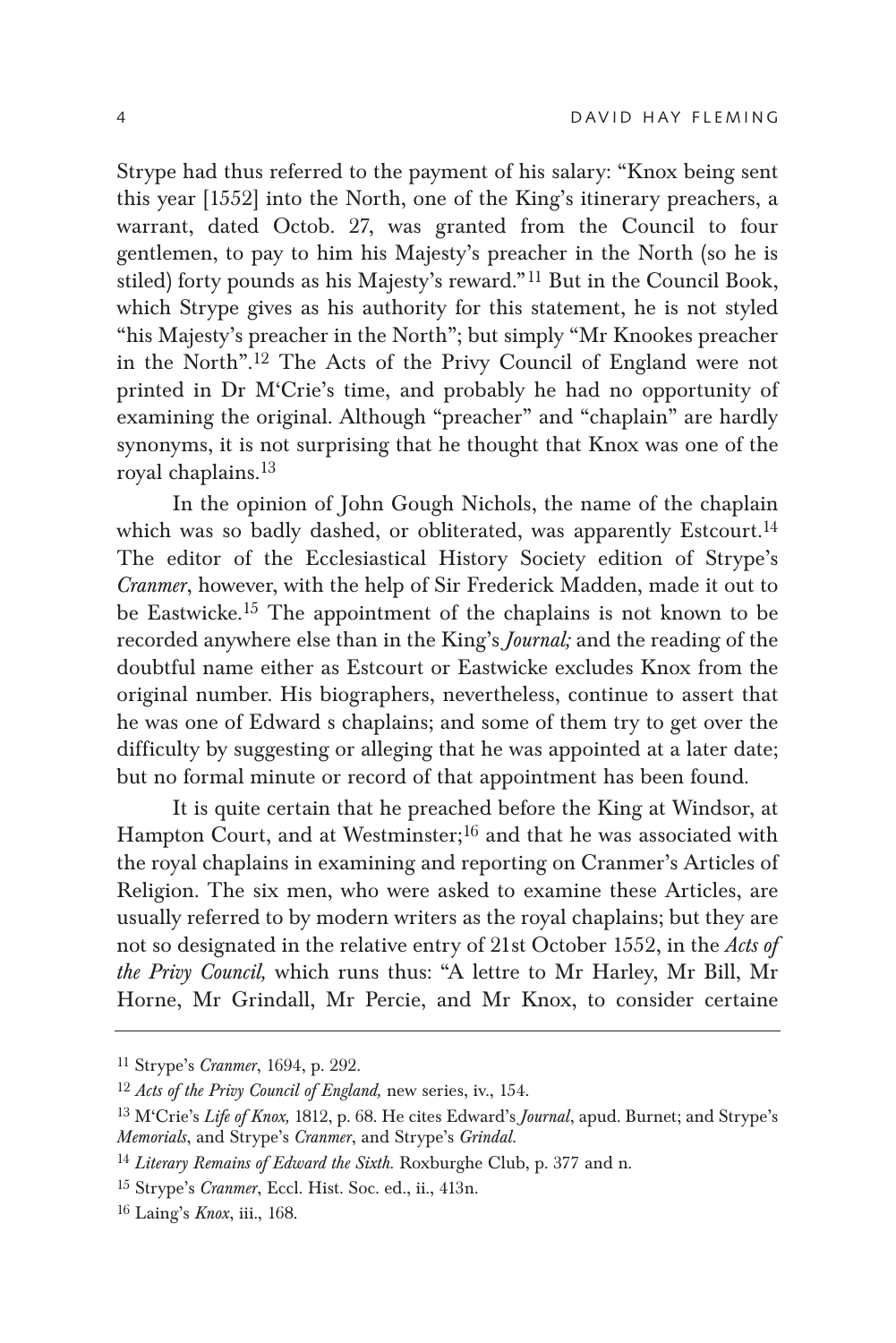Articles exhibited to the Kinges Majestie, to be subscribed by all suche as shalbe admitted to be preachers or ministres in any part of the realme, and to make report of theyr opinions touching the same."<sup>17</sup> In that official record this other entry appears on the 20th of the following month: "A lettre to the Archebusshop of Cauntorbury, with the Articles heretofore drawen and delivered by hym to the Kinges Majestie, which being sence that tyme considered be certeine of his Highnes chaplenes *and others,* ar in summe part all tried, and therefore returned to hym to be considered, so as, after the perfecting of them, ordre may be given for the putting the same in due execution."18 These two entries refer to the same matter, and to the same men, but the second distinctly implies that they were not all chaplains. Four of them – Harley, Bill, Grindall, and Perne – are in the King's own list of the preceding December, but Home and Knox are not. The natural inference seems to be that Harley, Bill, Grindall, and Perne are those referred to in the second entry as "his Highnes chaplenes", and that Horne and Knox are those referred to as "others".19

As the Privy Council had authorised the payment of  $\pounds 5$  as a reward to Knox in April 1549, when there were no royal chaplains,  $20$ their authorisation in October 1552, of another payment to him, does not necessarily imply that he was then one of the royal chaplains, although the sum was the same as they received, and was paid as "the Kinges Majesties reward".

Professor Pollard says: "The references in the *Privy Council Register* and Edward VI's *Journal* show that two chaplains were to preach in 1552 on the Scottish borders; that Knox was employed in this work, receiving £40 as a reward at the end of his year's service, on 27 October,  $1552.^{v21}$ The chaplains, according to the King's *Journal*, were to be sent in 1552, not to the Scottish Marches, but to Wales, Lancashire and Derby. In 1553, they were to go to the Marches of Scotland and Yorkshire, but in the early summer of that year Knox was sent to Buckinghamshire.<sup>22</sup>

<sup>17</sup> *Acts of the Privy Council of England,* new series, iv., 148 – *Percie* is apparently a misreading of, or misprint for, *Perne*.

<sup>18</sup> ibid., iv., 173. The copy of the Articles, in Latin, signed by Harley, Bill, Horne, Perne, Grindal, and Knox, is still preserved (Laing's *Knox*, vi., p. xxx.).

<sup>19</sup> [See Note A at the end.]

<sup>20</sup> *Acts of the Privy Council,* new series, ii., 274; Laing's *Knox*, vi., p. xxvi.

<sup>21</sup> Pollard's *Cranmer*, 1904, p. 278n. In Professor Pollard's opinion, "Knox had apparently been appointed one of the six royal chaplains".

<sup>22</sup> *Acts of the Privy Council,* new series, iv., 283. [See Note B at the end.]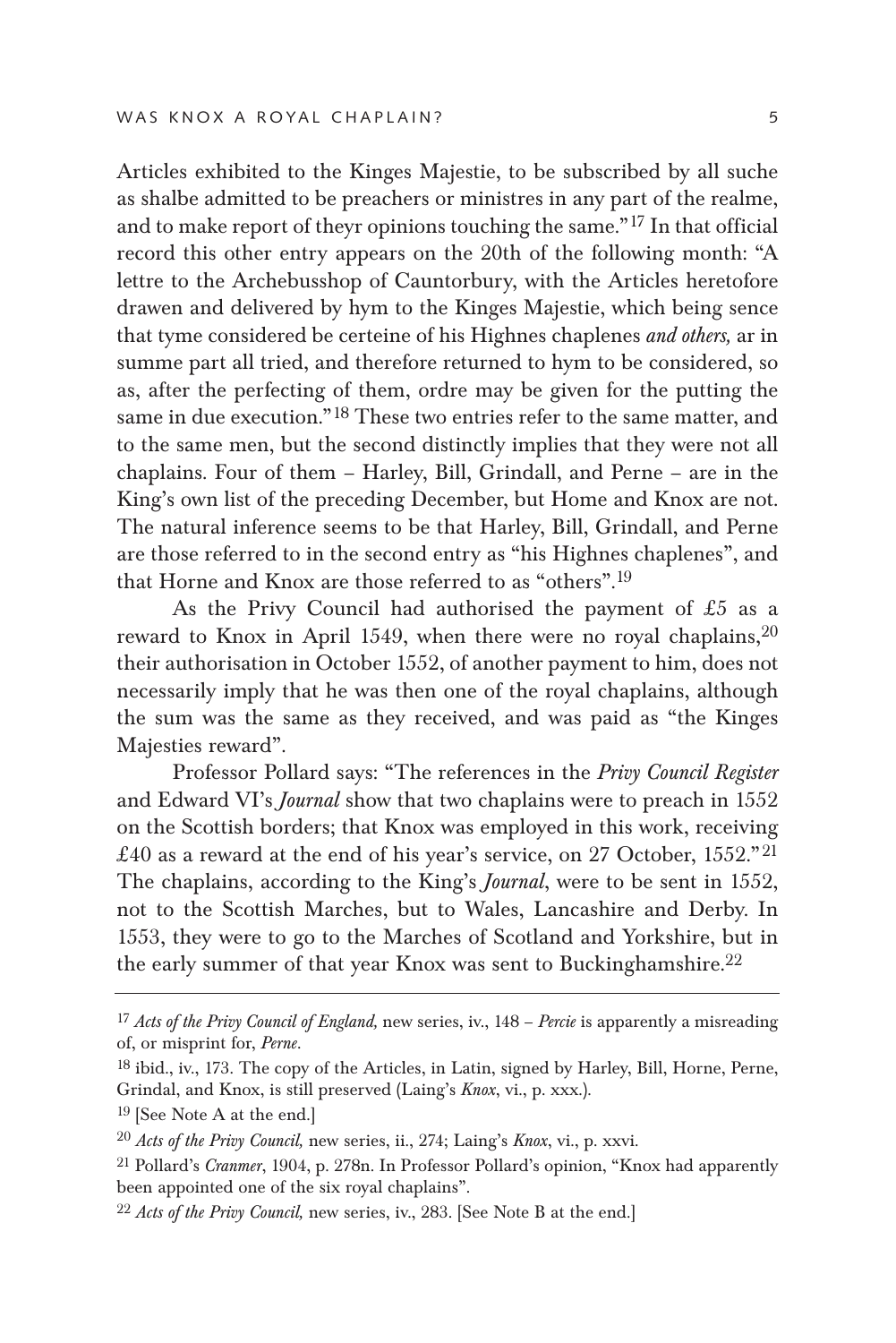••••••

In reviewing in the *British Weekly,* of 10th February 1921, the Rev Kirkwood Hewat's *Makers of the Scottish Church at the Reformation,* I said:

In different parts of his book, Mr Hewat refers to Knox as having been a royal chaplain in England, but he produces neither proof nor reference. No doubt he could have cited Dr M'Crie, the greatest of all Knox's biographers, and many others who have followed him. It is quite certain that Knox preached before King Edward the Sixth at Windsor, at Hampton Court, and at Westminster, and that he was associated with the royal chaplains in some work; but there is no conclusive evidence that he himself was a royal chaplain.

This evoked a letter from Mr Ernest G. Atkinson, formerly of the Record Office, which appeared in the issue of 17th March. And to my answer the following week, this note was appended: "We cannot insert any more letters on this subject. Ed. B.W." Needless to say, that note was not appended at my instigation or suggestion. I would have been very pleased to have thrashed out the matter in such an arena. In the following autumn, Mr Atkinson issued an octavo pamphlet of 32 pages, entitled "John Knox, a Royal Chaplain. A Reply to D. Hay Fleming, LL.D., 'and others'," of which he courteously sent me a copy. When it arrived, I was much too busy to read it carefully, and merely glanced over it. Had it assailed Knox's character, or detracted from his merits, I would have allowed pressing work to stand in order to reply; but, being an attempt to add to his honours, there was no call for haste on my part, and so it was temporarily laid aside, and for a time forgotten.

There are three personal charges in the pamphlet to which I must briefly reply. (1) That I have a "desire to establish a theory that Knox was not a chaplain, much less a royal chaplain". I have no desire whatever to establish a theory either on that or on any other historical question. Truth has ever been and will continue to be my object. Although my admiration of Knox is probably of longer standing than Mr Atkinson's, and at least as deeply seated, that would not justify me in affirming as certain anything regarding him the evidence for which is not conclusive. (2) That I have been indebted to "the researches of Anglican historians". Why not? In trying to get light on any obscure or difficult point, it is good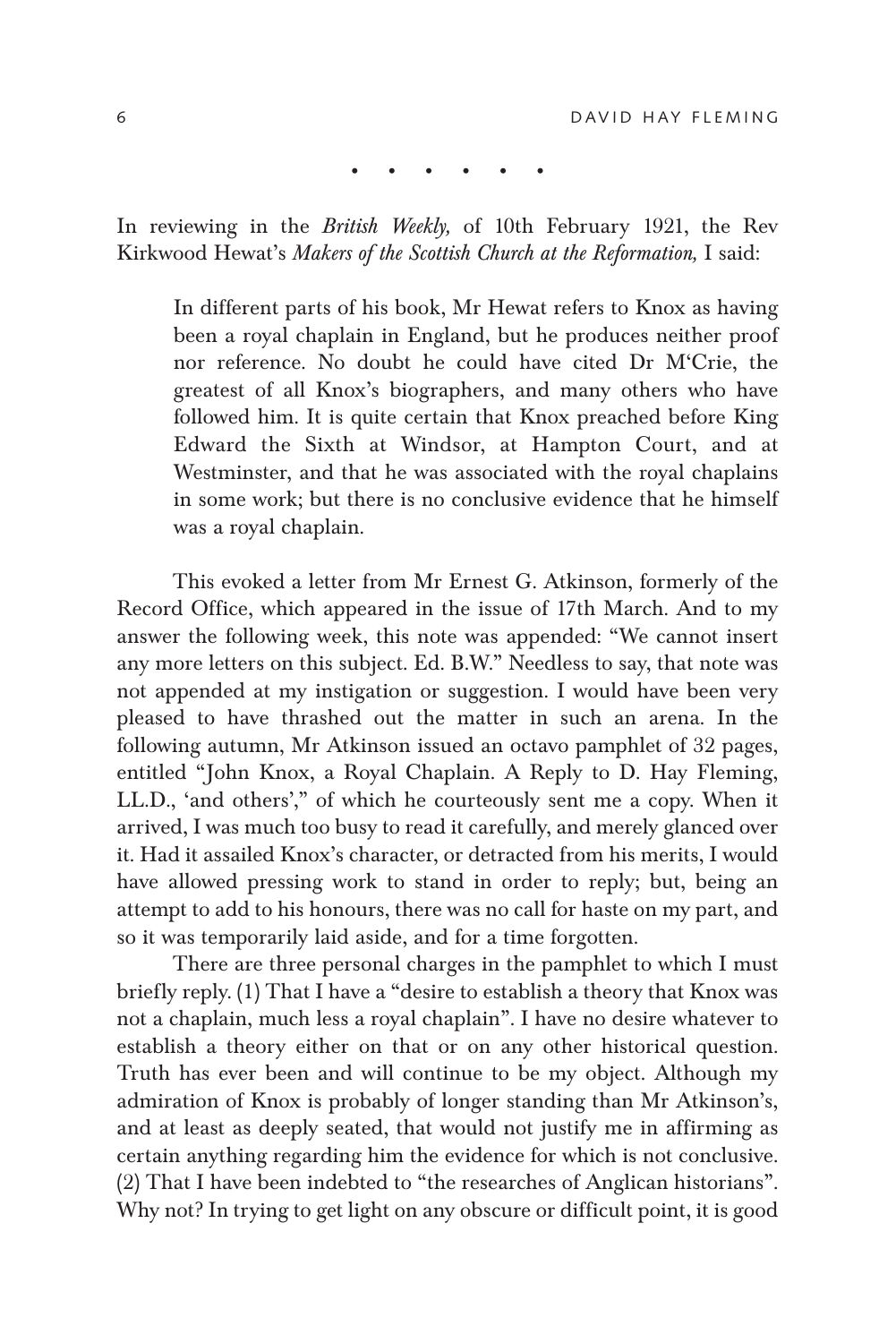to avail one's self of the researches of other workers of any Church; and in this matter I have not confined myself to any one of them. (3) That, in my review of Mr Hewat's book, my summary of Knox's activities and influence in the crisis of the English Reformation was inadequate – "What a summary, even though casual . . . !" I was not discussing or questioning Knox's activities or influence; but merely the point whether or not he was a royal chaplain. My space was not unrestricted; and, besides, I have always tried to eschew irrelevance and diffuseness.

Burnet was misled by Strype; and M'Crie by both; and the acceptance of their statements by one of such deservedly high reputation as M'Crie gave them a weight, in Scotland at least, which otherwise they would not have possessed. A striking illustration of the results of Burnet's "emendation" of Edward's *Journal* is supplied unconsciously by T. W. Perry. Mr Atkinson correctly quotes him as saying: "Knox . . . was appointed one of the six royal chaplains in December 1551: in this character he had, in October 1552, to revise the Articles then in preparation." 23 On another page of his book, Perry says: "So far indeed as anything I can find in Burnet applies, he does not seem to have had any doubt who the chaplains were; for he says (Part ii, bk. I., p. 162, fol. 1715) 'These were *Bill, Harley, Pern, Grindal, Bradford,* and *Knox';* and this list corresponds with that which he furnishes in his copy of the King's *Journal*. And though Strype says 'Burnet could not read' Knox's name because it was 'so dashed', he does not imply that Burnet was in error. It is not unlikely that Burnet's rendering may have been founded upon some contemporaneous evidence." <sup>24</sup> Here it is evident that, although Perry had looked into Strype's *Cranmer*, he had not consulted an earlier edition of Burnet's *Reformation* than the 1715 one. Had he even looked up the appendix to the third volume of that edition, he would have found conclusive proof that Strype supplied the Knox "correction" for Burnet's text and also for his print of Edward's *Journal*. Of Strype it is said – "Nor was he by any means a trustworthy decipherer of the documents he printed." 25 P. E. Barnes, in his edition of Strype's *Cranmer*, explains that Strype's "errors are chiefly to be attributed to the inaccuracy of the copyists" he employed.26

<sup>23</sup> Perry's *Historical Considerations,* 1863, p. 93.

 $24$  ibid., p. 110n.

<sup>25</sup> *Dictionary of National Biography,* lv., 68.

<sup>26</sup> Strype's *Cranmer,* 1853 edition, vol. i., p. vi.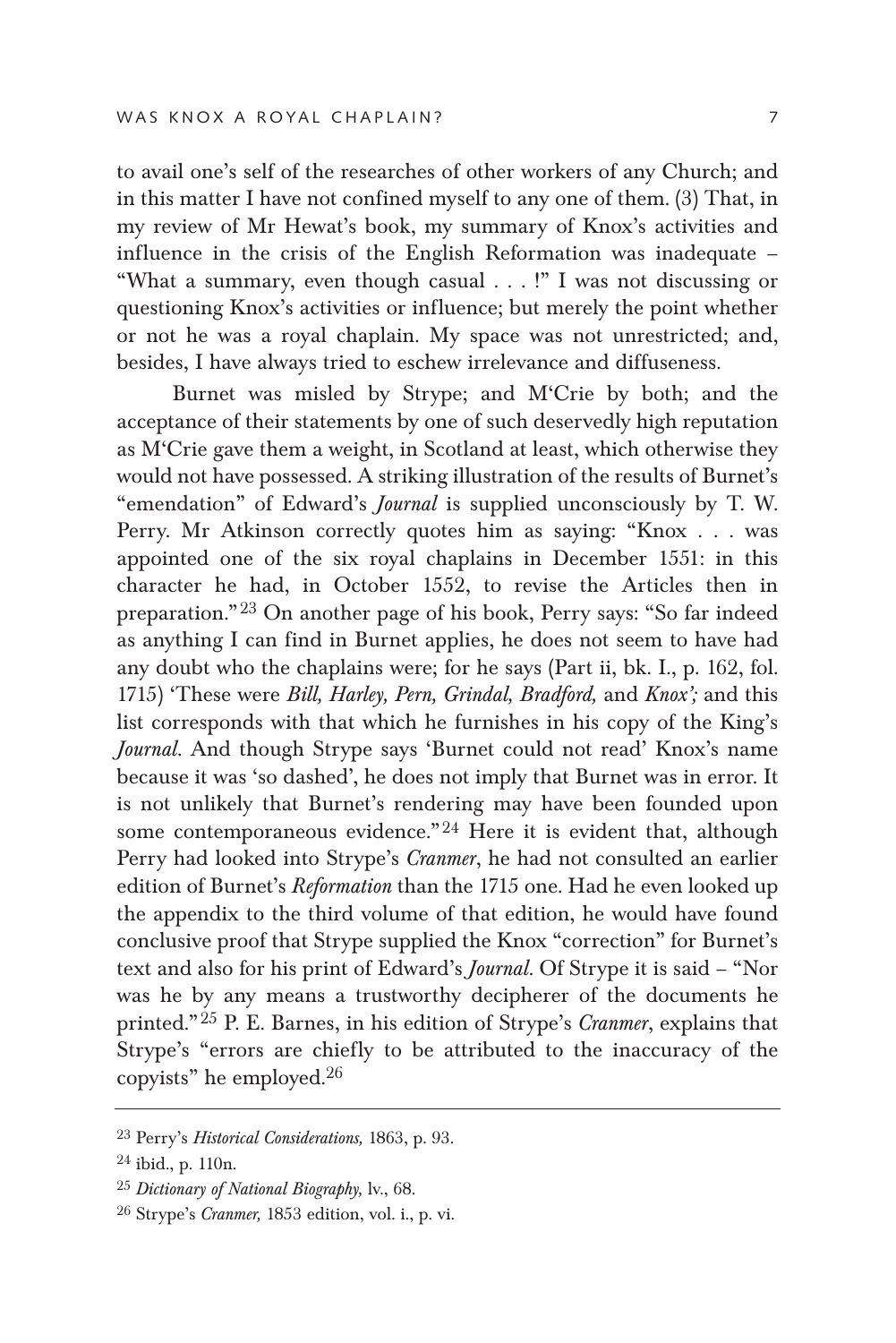Thus far I had written in April last; but was unable to complete this paper in time for the May issue of the *Bulwark;* and, when on the very point of resuming, a short paragraph announcing Mr Atkinson's death caught my eye in the *English Churchman* of 8th May. The announcement pained me, although I only knew him by correspondence.

Knox may have been appointed as one of the royal chaplains in place of Eastwick; but no proof has been produced that he was. Mr Atkinson lays stress on the fact that Knox's salary was the same as that of the royal chaplains, viz.  $£40$  a year. That is quite certain. On the  $27th$ of October 1552 the Privy Council issued "A warraunt to the fowre gentlemen of the Privie Chamber to pay to Mr Knookes, preacher in the North, in the way of the Kinges Majesties reward the summe of xl *li"*. 27 Mr Atkinson says "this was a year's salary of a royal chaplain, and not payable in advance"; and he has proved that later it was paid in quarterly instalments of  $\pounds 10$ . Dr Lorimer inferred "that the amount of stipend paid to him in October, 1552, could not have been in advance, but had reference to the preceding twelvemonth, which of course carries back his appointment to the last quarter of 1551".28 But it was not until the 18th of December 1551 that it was resolved that there should be six chaplains. Mr Atkinson thinks that the "grant points to Knox as having been appointed when Eastwick dropped out of sight".

And he asks me to "suggest what the 40 *l.* was paid for". Knox was so full of zeal, energy and courage, that one may well accept Strype's statement, that the "annuity of forty pounds" was to be paid to him, "at the augmentation quarterly", until he was "promoted to some benefice". Strype says that he had manuscript authority for this, and dates it in December 1552.29 Mr Atkinson asks, if the annuity was granted until he received promotion, why was it continued after he "had refused both the bishopric of Rochester in 1552, and the living of Allhallows, Bread Street, London, in 1553"? Knox's reasons for declining to accept either of these may have satisfied the Privy Council, and they would be loath to

<sup>27</sup> *Acts of the Privy Council of England,* new series, iv., 154.

<sup>28</sup> Lorimer's *Knox and the Church of England,* p. 80.

<sup>29</sup> *Historical Memorials,* 1721 ed., ii., p. 533. The Privy Council on the 28th of March 1549, authorised the payment of £50 to Latimer, "in respect of his attendaunce at Courte this Lent" (*Acts of Privy Council,* ii., 266); and on the 21st of July 1550, a warrant was granted to deliver  $£40$  "to the use of Miles Coverdale, preacher, given him by the Kinges Majestie in rewarde" (ibid., iii., 89). A notable man of service had a stipend of £40 a year "till he were otherwise promoted" (ibid., iii., 30).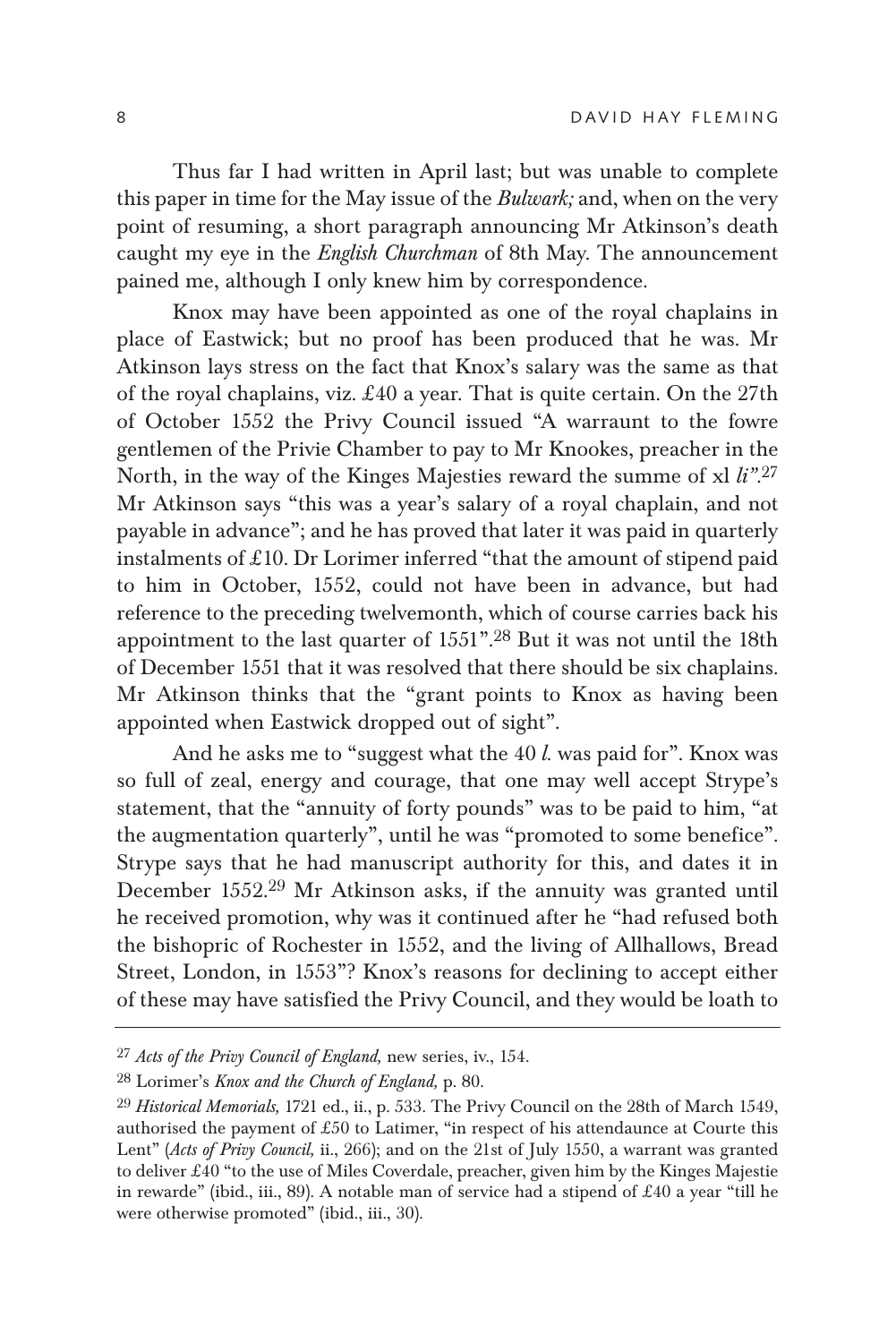lose the services of such a preacher; but Mr Atkinson has himself shown that the last quarter's salary paid to him, five days before the King's death, was due at mid-summer 1553. That quarter began on the 25th of March, and it was on the 14th of April that he explained to the Council why he could not accept a benefice in London.<sup>30</sup>

Mr Atkinson refers to Cranmer's letter, of 19th September 1552, to Cecil, intimating that he had sent the *Articles* to Mr Cheke (The King's tutor), and asking him to consider them well with him. He infers that the words "and others", in the Act of 20th November 1552, indicate Cecil and Cheke. This is the best point that he makes in his pamphlet; but it does not settle the matter.31 He points out that, in the printed *Acts of the Privy Council, "*Percie" is given for "Perne" in the minutes of 11th February 1551-52, and 21st October 1552; but, in quoting the latter minute, he makes a more serious error himself, by omitting the name of Horne; and in quoting Strype (p. 11), he omits the words "and Council" after "King".

He also appeals to tradition. I do not believe that any tradition can be found of an earlier date than Strype's statement in 1694. It is noteworthy that there is no reference to the alleged royal chaplainship of Knox in Beza's *Icones*, 1580; nor in Verheiden's *Effigies*, 1602; nor in the Life of Knox prefixed to the London 1644 edition of his *History;* nor in the longer life in the Edinburgh edition of that year; nor in Samuel Clark's *Lives*, 1654. Matthew Crawford, in 1732, mentions the appointment; but he avowedly takes it from Strype.

Despite Mr Atkinson's laborious and eager attempt, the proof that Knox was a royal chaplain is still, to my regret, inconclusive.

••••••

### **E DIT O R ' S N O TES**

**Note A.** On 21st October 1552 a letter was sent to Harley, Bill, Horne, Perne, Grindal, and Knox instructing them to consider the draft of the Articles; and on 20th November 1552 it was reported that the Articles had been considered "be certeine of his Highnes chaplenes and others". Hay Fleming initially argues that the "certeine of his Highnes

<sup>30</sup> Calderwood's *History*, i., 280.

<sup>31</sup> [See Note A at the end.]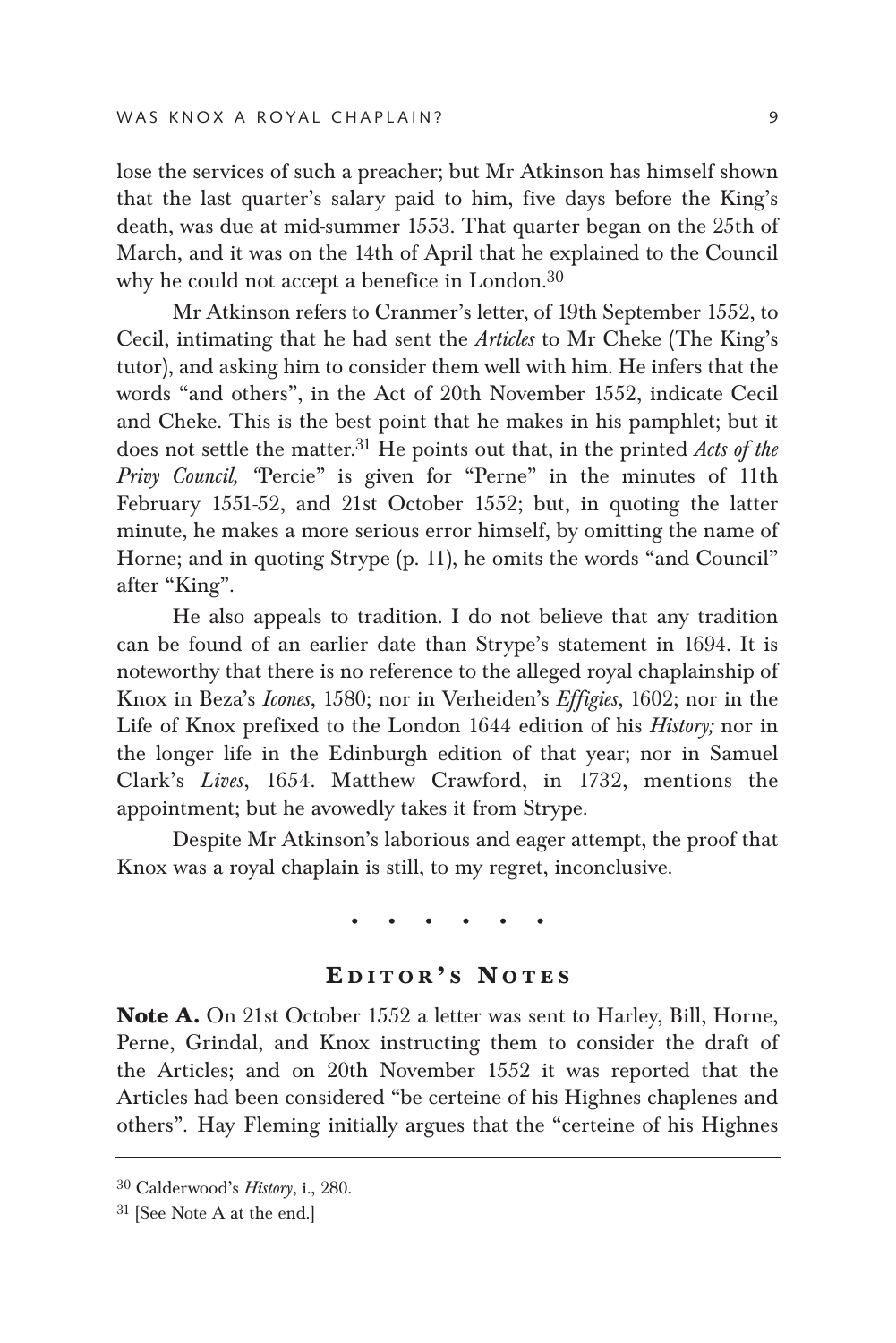chaplenes" must be some of Harley, Bill, Grindal, and Perne; while Horne and Knox are the "others". To this Atkinson responds that the "others" might well include Cecil and Cheke, and Hay Fleming concedes this point.

Another consideration, however, is John Knox's *Memorial* or "Confession" to the Privy Council which dates from this time and is printed in Lorimer (pp. 267-274). The *Memorial* uses the "we" form throughout, beginning:

Commanded by your letters (most honorable) in wrytinge to reporte our judgements and opinyones in such articles as, exhibited to the kinge's maiestie, ware derected to sartane learned preacheres, and amonge whome we most unworthy were acompted, that the same by thame and us advisedly consedered, reporte myghte be mayde of our opiniones to your honores agayne.

The impression is that Knox is writing with at least one other person, and this is the view that is usually taken. The identity of the other person, or persons, is an open question. The *Memorial* is arguing vehemently against kneeling at communion, and Lorimer observes that none of Harley, Bill, Horne, Perne, or Grindal shared Knox's view on this subject, so they can all be rejected as possible co-authors (although Gairdner, extraordinarily, assumes that they were, vol. 3, pp. 348-9). Lorimer suggests Thomas Becon and Roger Hutchinson as Knox's collaborators (p. 277); but Bailey argues that Becon is not known to have held views against kneeling at communion as early as 1552, and in any case, as Cranmer's chaplain, he was very unlikely to criticise Cranmer's views as strongly as the *Memorial* does (D. S. Bailey, *Thomas Becon* (Edinburgh, 1952), pp. 71-6). Bailey suggests John Hooper instead, which seems plausible, and another possibility might be John à Lasco (Lorimer, p. 289).

The main point, however, is that Knox's companion (if he had one) was a "learned preacher" other than Harley, Bill, Horne, Perne, Grindal, and Knox who had been "commanded" by letter from the Privy Council to report his judgment on the Articles. Thus the letter of 21st October to Harley, Bill, Horne, Perne, Grindal, and Knox was not the only letter that the Privy Council sent out. This makes it more significant that these six men were treated together by the Privy Council, both when they were asked to consider the Articles and when, ultimately, they signed them. In